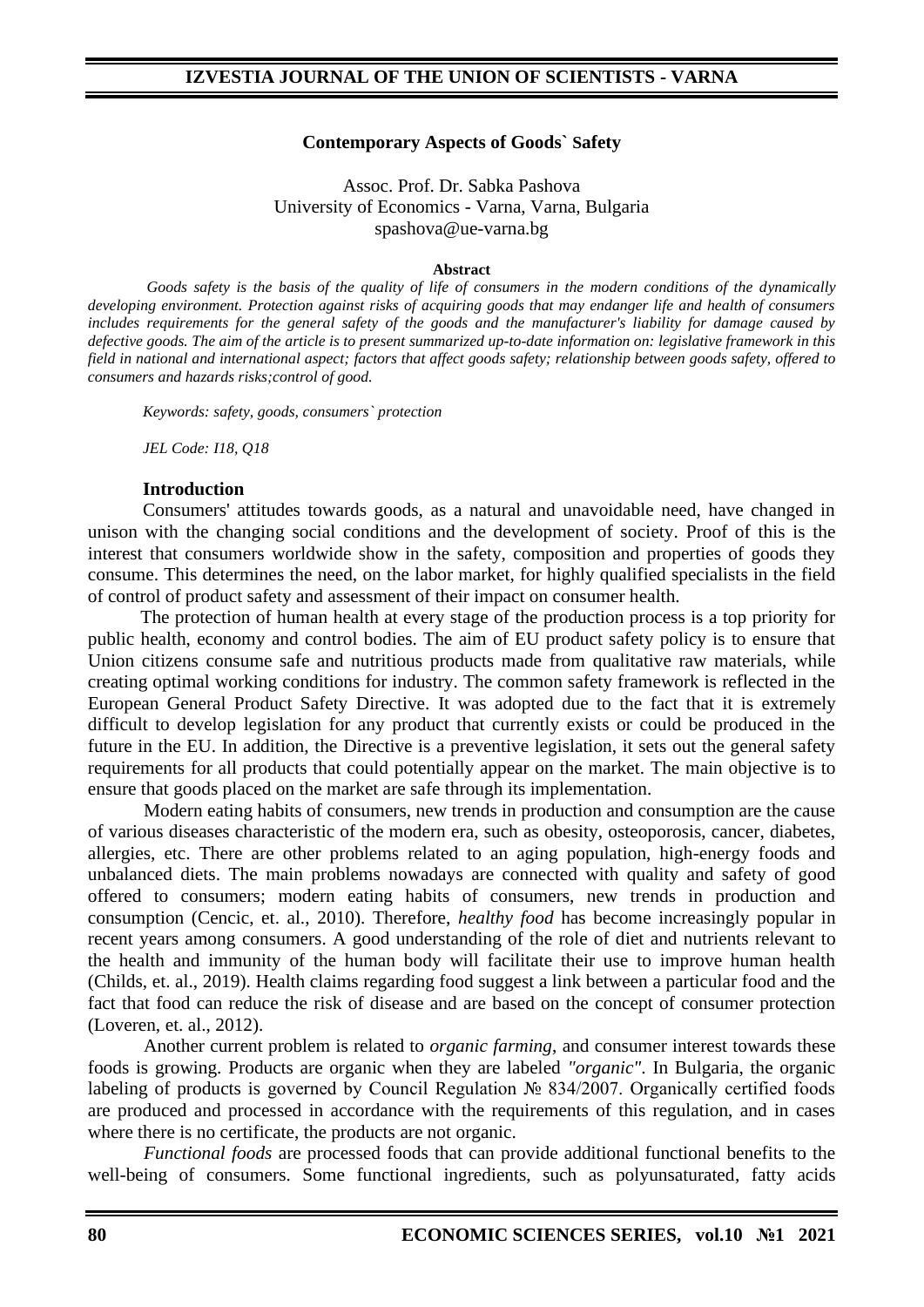(PUFAs), probiotics / prebiotics / synbiotics and antioxidants are most commonly used in foods (Granato, et. al., 2020). Functional foods contain bioactive ingredients in their composition, which have a beneficial effect on the health of consumers. This group of foods includes milk, fermented milk and yogurt, kefir, etc. (Corbo, et. al., 2014; Noomhorm, et. al., 2014). The main task of a rational diet is to obtain through food enough *probiotics* and *prebiotics*, which play an important role in the health of the human digestive system. *Probiotics* are the good bacteria that live in the human body. They are useful for the body as: they break down and assimilate food; maintain overall health and ensure that the immune system works well in the human body (Azzurra, et. al., 2013). *Prebiotics* are the food for good bacteria, the main source being the indigestible fiber contained in certain foods of plant origin. Therefore, in modern conditions, a systematic approach is needed to evaluate probiotics in food, leading to the justification of health claims (Joint FAO/WHO Working Group). It has been proven that when choosing probiotic functional foods, consumers assess the health claim as the most significant and recognize them mainly by the price and brand of the product (Appels, et. al., 2016).

*Ultra-processed foods* are becoming more dominant, initially they are widespread in highand middle-incomed countries. They are delicious, cheap, ready-to-eat foods. The industrial processing of these foods has a significant impact on the composition, nutritional value and health status (rapid increase in obesity and related diseases) of consumers. The global food system is considered to be transnational corporations for food production, retail and fast food services, whose business is related to ultra-processed products, many of which are offered under the form of snacks (Monteiro, et. al., 2013). According to the modern classification of NOVA (a name, not an acronym, based on the level of processing), foods offered to consumers are 4 categories: unprocessed or minimally processed foods, processed culinary components, processed foods and ultra processed foods. *Ultra-processed foods* are also considered as their modifications, obtained by adding salt, sugar and fat, as well as additives in their composition in order to improve their taste (Gibney, et. al., 2017).

The purpose of this study is to make a brief and reasoned analysis of the state of goods` safety in the EU and particularly in Bulgaria. In this regard, it is necessary to highlight the regulations that must be complied with by all producers and traders of goods in the modern dynamically developing environment, the main types of safety and safety control of goods at national level. The paper is based on a study of a large number of literature sources, clarifying the relationship between the regulatory framework, types of safety and control of products` safety. The accepted thesis is that goods` safety offered to consumers is directly related to the requirements laid down in the regulations, safety of the raw materials used for the production of the goods, the applied technology and the control of goods.

### **1. Legislation related to goods`safety**

The globalization of good chain is constantly leading to new challenges and risks for health and interests of consumers in the EU. The main objective of EU goods safety policy is to achieve the highest level of protection of human health and consumer interests towards goods. The Union seeks to achieve this by ensuring that good is safe and properly labeled, considering diversity, including traditional products, etc. To this aim, the EU has developed a large body of food and goods safety legislation, which are constantly monitored and adapted to the new areas. This legislation is based on a risk analysis (Yonkova, et. al., 2011).

Consumer confidence in goods offered in various countries of the Union and in particular in Bulgaria is directly related to their quality and safety. It is mainly influenced by the composition of raw materials, higene of production, packaging and logistics (Kjaernes, et.al., 2006). Improving food safety is a key factor in achieving sustainable development for the industry. EU food safety policy aims to protect health throughout the 'food chain - from farm to fork', at every stage of the food production process. The basic principles of EU food safety policy are set out in the general EU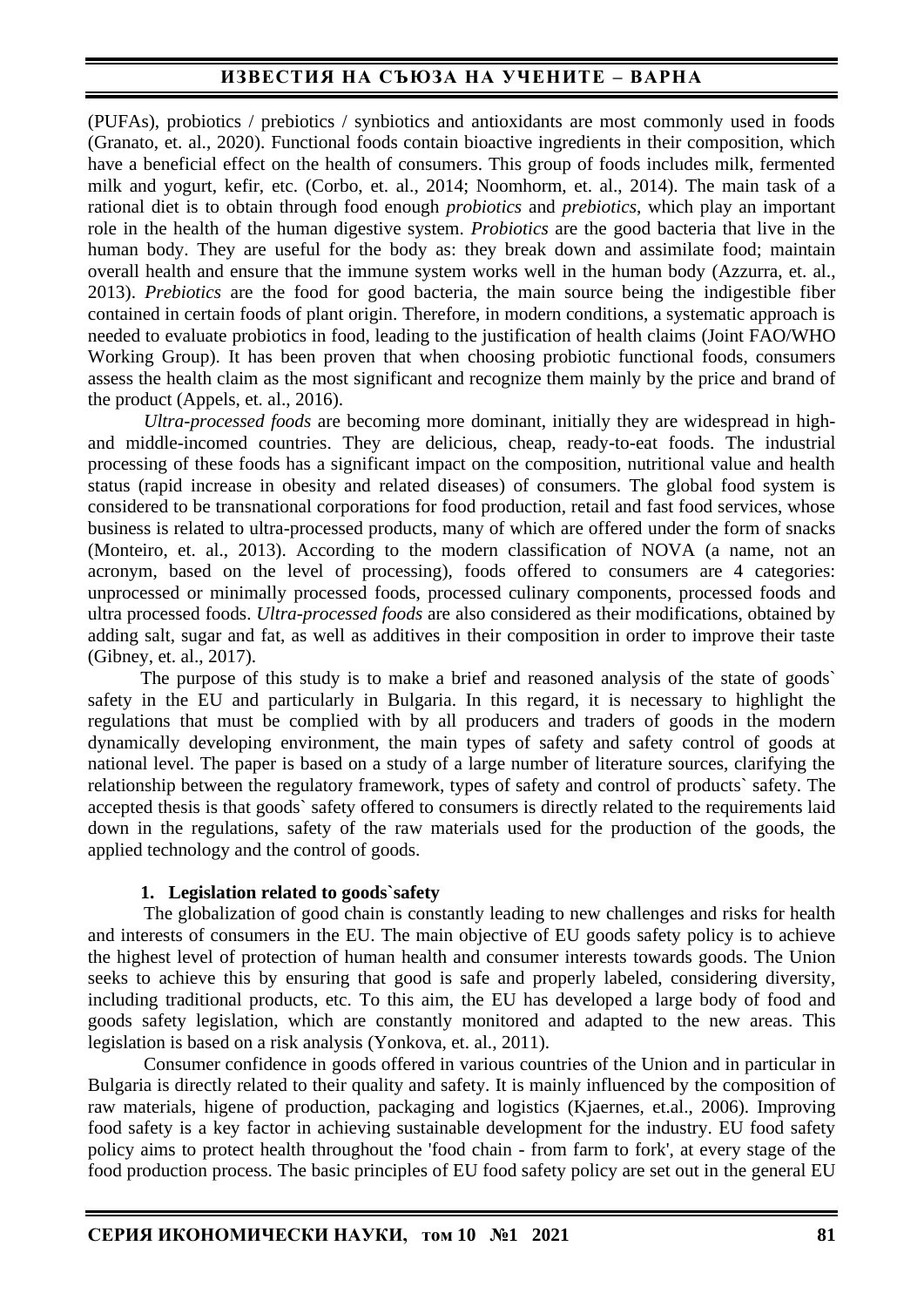### **IZVESTIA JOURNAL OF THE UNION OF SCIENTISTS - VARNA**

legislation. Its overall objectives are to facilitate free trade of goods throughout the EU, ensuring an equally high level of consumer protection in all EU countries. The general EU food legislation also sets out the principles for risk analysis (EFSA, 2007). The European Food Safety Authority (EFSA) carries out a risk assessment of food and feed safety. In close cooperation with national authorities and open communication with key players in the sector, EFSA provides independent scientific advice and clear communication on existing and emerging risks (Yonkova, et.al., 2011).

In Bulgarian legislation, the definition of product safety is reflected in the Consumer Protection Law and in the Food Law. According to them, a *safe good or service* is any good or service which, under normal and reasonably foreseeable conditions of use, including the duration of its use, its commissioning, installation and maintenance, does not pose a risk to the life and health of consumers or it is minimal and compatible with the use of the good or service and is considered acceptable to ensure a high level of consumer protection.

The basic principles of food safety are contained in Regulation 178/2002, which is also called the General Food Law. The regulation requires businesses to ensure that all goods, food additives and food / feed for animals can be certified backwards in the food chain that they are safe for consumers. Goods` contaminants are chemical, biological, physical or radiological in nature. Their safety should be considered in the following several areas: chemical safety, biological safety, physical safety and radiological safety. The sources of contamination of goods are most often: raw materials; equipment, personnel, premises for production and logistics of products; additives used in composition of certain goods; compaunds used in crop and livestock production. The main threats are most often due to the potential presence of additives, heavy metals, toxins and emerging food pathogens, in the composition of goods and processed foods.

#### **2. Types of safety**

The basic principles of food safety are presented at Regulation 178/2002, which requires businesses to ensure that all foods, food additives and food / feed for animals can be certified backwards in the food chain that they are safe for consumers. Good contaminants are chemical, biological, physical or radiological in nature. Their safety should be considered in the following areas: chemical safety, biological safety, physical safety and radiological safety (Figure 1) (Stefanova, 2020).



Figure 1. Tipes of Goods` Safety Source: Own research

*Chemical safety*. Contaminants in goods are usually: nitrates, additives, heavy metals, pesticides, allergens, genetically modified organisms, etc. *Nitrates* are compounds that are formed naturally when nitrogen combines with oxygen or ozone. High levels of nitrate in food and drinking water can be dangerous to health, especially for infants and pregnant women. Sources of nitrate include fertilizers, animal feedlots, industrial waste, and food processing waste. Goods containing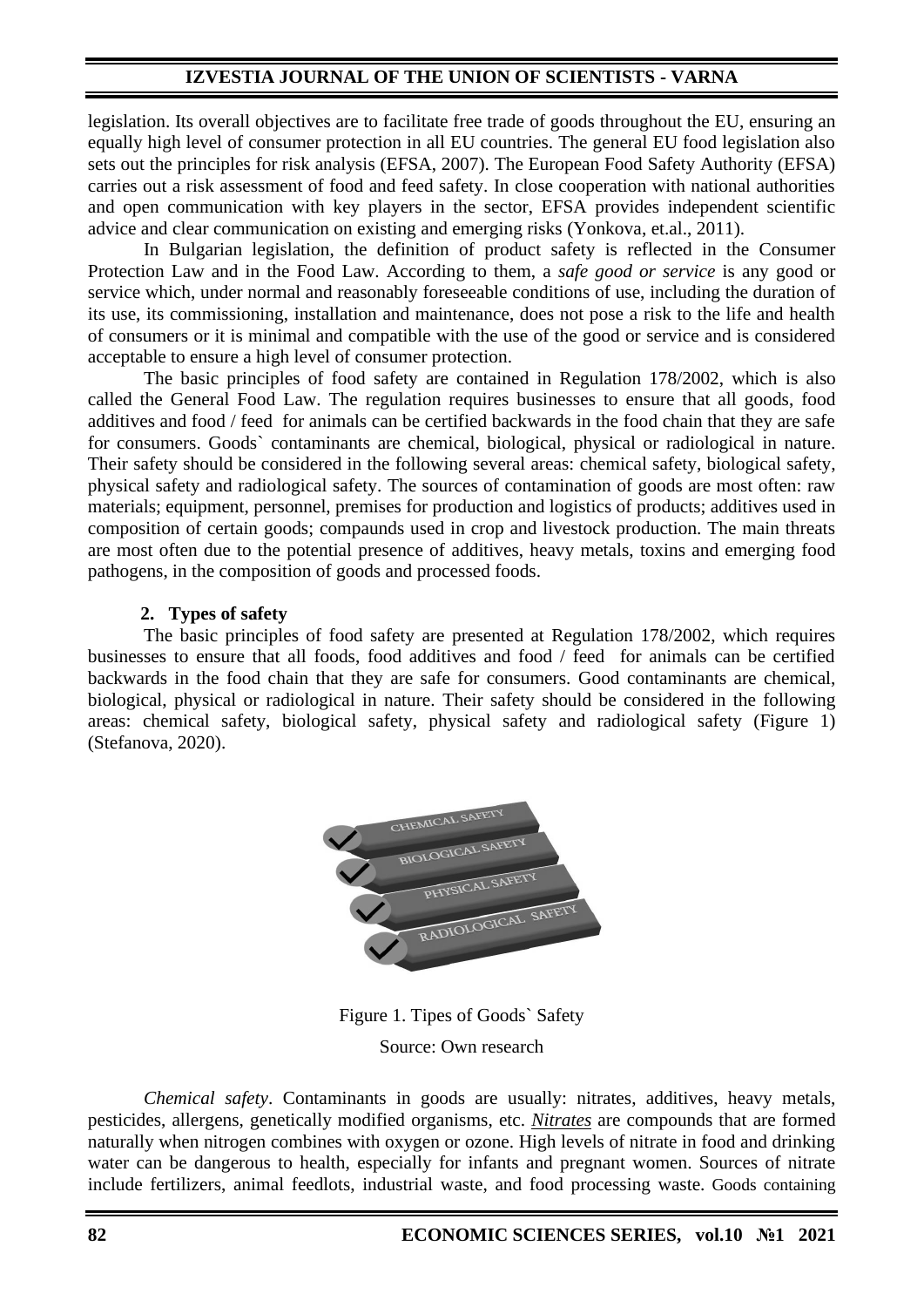high level of nitrates are: water, vegetables (lettuce, fresh garlic, green onions, carrots, spinach, dock, dill, red beets, red radishes, zucchini, broccoli) and meat products (sausages, smoked meats, etc.). Leafy vegetables, such as lettuce or spinach, contain the highest concentrations of nitrate (Cheung, 2020). *Additives* are substances intentionally added to goods to improve colour, flavour, keeping quality, nutritive value or physical condition (texture). The main categories of food additives (Figure 1) are *preservatives* (antimicrobial, antibrowning, antixcidant), *nutritional supplements* (vitamins and minerals), *flavoring agents* (sweetners, flavor enhancers, other flavors), *colorings* (carotenoids, green dyes, blue dyes, etc.), texturing agents (stabilizers, emulsifiers), miscellaneous (enzymes, catalyzers, solvents, prepellants). The most popular and used additives are: colorants (carbonated beverages, candies, lollipops, ice creams); preservatives (canned foods - jams, juices, canned food); antioxidants and acid regulators (lactic acid products, sweetened fruit milks, desserts, sausages, butter, chocolate); thickeners, stabilizers and emulsifiers (jam, jellies, condensed milk, chocolate desserts, dairy products); sweeteners (carbonated soft drinks, carbonated water, chewing gum, candies, diet waffles, energy drinks, fruit drinks, boza, etc.) (Welford, 2016; Güngörmüş, et. al., 2012).

| Preservatives           | · Antimicrobial<br>· Antibrowning<br>· Antioxidant       | •Colours<br>E100<br>E100                 |
|-------------------------|----------------------------------------------------------|------------------------------------------|
| Nutritional supplements | · Vitamins<br>· Minerals                                 | ·Preservatives<br>EXO                    |
|                         |                                                          | · Antioxidants, Acidity regulators       |
| Flavoringagents         | · Sweetners<br>· Flavor enhancers<br>· Other flavors     | ·Thickeners, Stabilizers, Emulsifiers    |
|                         |                                                          | · Acidity regulators, Anti-caking agents |
| Colorings               | ·Carotenoids<br>· Green dyes<br>· Blue dyes etc.         | · Flavour enhancers                      |
| Texturing agents        | · Stabilizers<br>· Emulsifiers                           | · Antibiotics                            |
|                         |                                                          | ·Miscellaneous                           |
| Miscellaneous           | · Enzymes<br>· Catalysers<br>· Solvents<br>- Propellants | · Additional                             |

Figure 2. Main categories of food additives and their classification by numeric range Source: (Güngörmüş, et. al., 2012)

Each food additive is assigned with a unique *E number*, which have been assessed for use within the European Union (EU) in order to inform consumers (Figure 2). *E numbers* for European countries are all prefixed by "E", on the other hand, non-European countries do not use this prefix. The numbering scheme fallows that of the International Numbering System (INS) as determined by Codex Alimentarius Committee (Codex Alimentarius, 2009). Though, only a subset of INS additives is approved for use in the EU. The United States Food and Drug Administration listed these items as *generally recognized as safe* (GRAS). As an example, additive E 341 (Tricalcium phosphate) is approved by US so has an *E prefix* and 341 numbering which stands for 340-349 subset known as *phosphates* under Antioxidants and Acidity Regulators group (Güngörmüş, et. al., 2012). *Heavy metals* (lead, cadmium, mercury, arsenic, aluminium) are most often found in high concentrations in water, plant products, in some animal organs (liver, kidneys, bone system, fur), ecig vapor and less frequently are found in muscle tissue (meat) and fish (Johnson, 2018). *Pesticides* Regulation (EC) 396/2005 sets harmonised maximum residue levels for pesticide residues in food and feed in the European Union in order to ensure high levels of consumer protection. The analysis of notifications on pesticide residues in food, submitted in the Rapid Alert System for Food and Feed (RASFF) between 2002 and 2020, show that pesticide residues are often-concerned in vegetables (53.8%) and fruits, tree nuts (24.2%) and they are usually found in products mainly originating from third countries (82.4%) (Kuchheuser, et. al., 2022). *Allergens* are a type of antigens that are harmless to most people, but elicits an unusually strong immune response in others.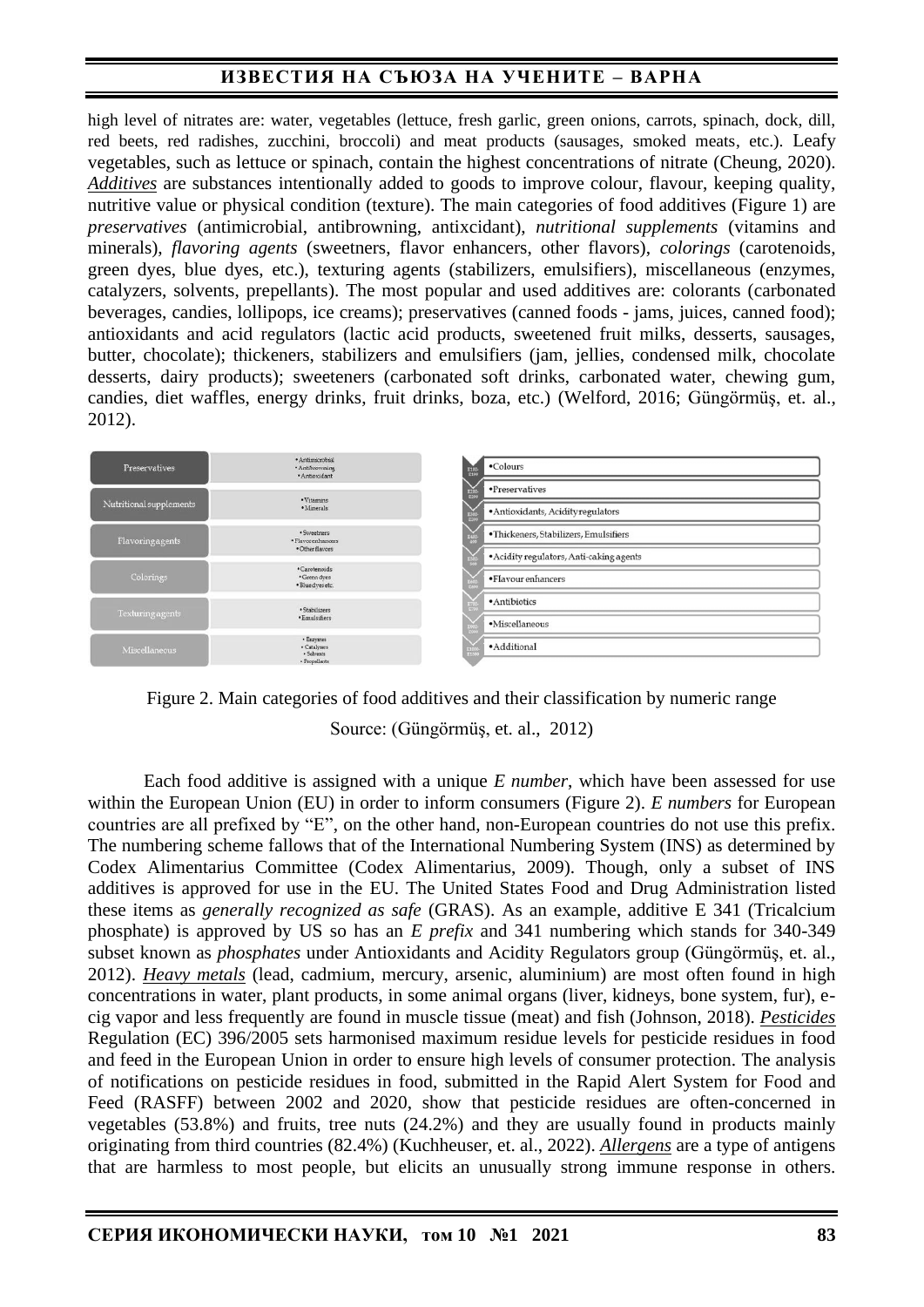## **IZVESTIA JOURNAL OF THE UNION OF SCIENTISTS - VARNA**

Allergens cause the immune system to synthesize immunoglobulin class E (IgE) antibodies. Worldwide, allergies are constantly increasing, mainly due to chemicalization, industrialization and environmental pollution. Allergens can be summarized into the following groups: *food:* milk, eggs, peanuts, soy, wheat, etc.; *inhalation:* grass and wood pollen, house dust, mold; *insect venom:* bees and wasps, as well as hair, feathers, skin cells of birds and animals, *household allergies:* detergents, cosmetics and others. Annex II to Regulation (EU) 1169/2011 reflects substances or products in food causing allergies or intolerances (Werfel, 1999). *Genetically modified organisms* (GMOs) – The concept of genetically modified foods is becoming increasingly popular nowadays. Consumers attitude towards GMOs is influenced by various factors, including food safety, quality, and taste (Stanton, et. al., 2021). Owing to considerable impact on technology and traditional food production. This is why the status of GMOs in agriculture and food processing is considered, their benefits and adverse effects are studied, and regulatory issues are established to achieve satisfactory traceability and respect public opinion (Peter, et. al., 2011).

*Biosafety.* Contaminants in goods are: bacteria, molds, toxins produced by microorganisms (mycotoxins). *Bacteria.* The temperature danger zone is the most important concept in food safety. It's between 4˚C (40˚F) and 60˚C (140˚F), this is the temperature zone in which food-borne bacteria multiplies rapidly. Within four hours in this zone, bacteria on food will likely have multiplied to dangerous levels, and should be discarded. Refrigerators need to be set below the minimum end of the scale, they should be colder than 4˚C/40˚F, to ensure that bacterial growth is kept to a minimum. Refrigerating food extends its life considerably. When being kept warm, the internal temperature of food must be above 60˚C/140˚F. Freezing food slows bacterial growth almost to a complete halt, though frozen food does not remain safe indefinitely (Canadian Food Inspection Agency; Wilde, 2018). *Molds* are dangerous to human health and a serious threat to food supply chains. They can grow on a wide range of acidic products, such as fruits or fruit juices, as well as foods with intermediate moisture content, like breads and bakery products, that many other microorganisms, such as bacteria, cannot (Dagnas et al., 2013). Mold spoilage of goods causes significant economic losses and diseases such as allergies, asthma, hypersensitivity diseases (allergic bronchopulmonary aspergillosis or allergic fungal sinusitis) (Borchers et al., 2017). *Toxins produced by microorganisms (mycotoxins)* - Mycotoxins (Patulin, Aflatoxins, Ochratoxin A, Fumonisins, Deoxynivalenol, Zearalenone, Beauvericin, Enniatins. Ergot Alkaloids, Alternaria Toxins, T-2 and HT-2 toxins) are secondary fungal metabolites. It was found that many types of different food products can be contaminated, even in different phases from the field to processing and storage. Plants are commonly considered the main hosts of fungal growth, with consequent mycotoxin contamination, while food of animal origin may contain mycotoxins because of animal feeding with contaminated products (Karlovsky et al., 2016; Suman, 2021).

*Physical safety.* Contaminants in the goods are: *foreign impurities* (stones, metal pieces, pieces of packaging – cardboard, etc.) – packaged cereals and legumes, sugar, salt, spices; *organic impurities* (parts of insects, pests - mites, fungi, moths, etc.) - honey, jam, canned fruits and vegetables, cereals, flour.; *migrated substances from the packaging in the composition of the goods* – goods, packaged in polymer, etc. packages (Shendurse, et. al., 2019).

*Radiological safety.* Contaminants in goods are: radioactive residues due to accidents, contained in food, water, feed, soil and air, such as cadmium or other potentially radioactive compounds. (Council Directive 2013/59; Appels, et. al., 2016). Radiological hazards are easily detected because they involve high levels of radiation and most of the time are related to nuclear disasters (e.g. Chernobyl and Fukushima). A lot of food producers, have to assess the risks they face of radiological hazards as part of their HACCP approach. The hazard involved in radiologically contaminated products is of course that these goods are potentially carcinogenic (can create cancer) or even mutagenic (can create cell mutations), but quite often these negative health effects only occur in the longer term and are therefore difficult to pinpoint to the ingestion of one specific food stuff (Appels, et. al., 2016).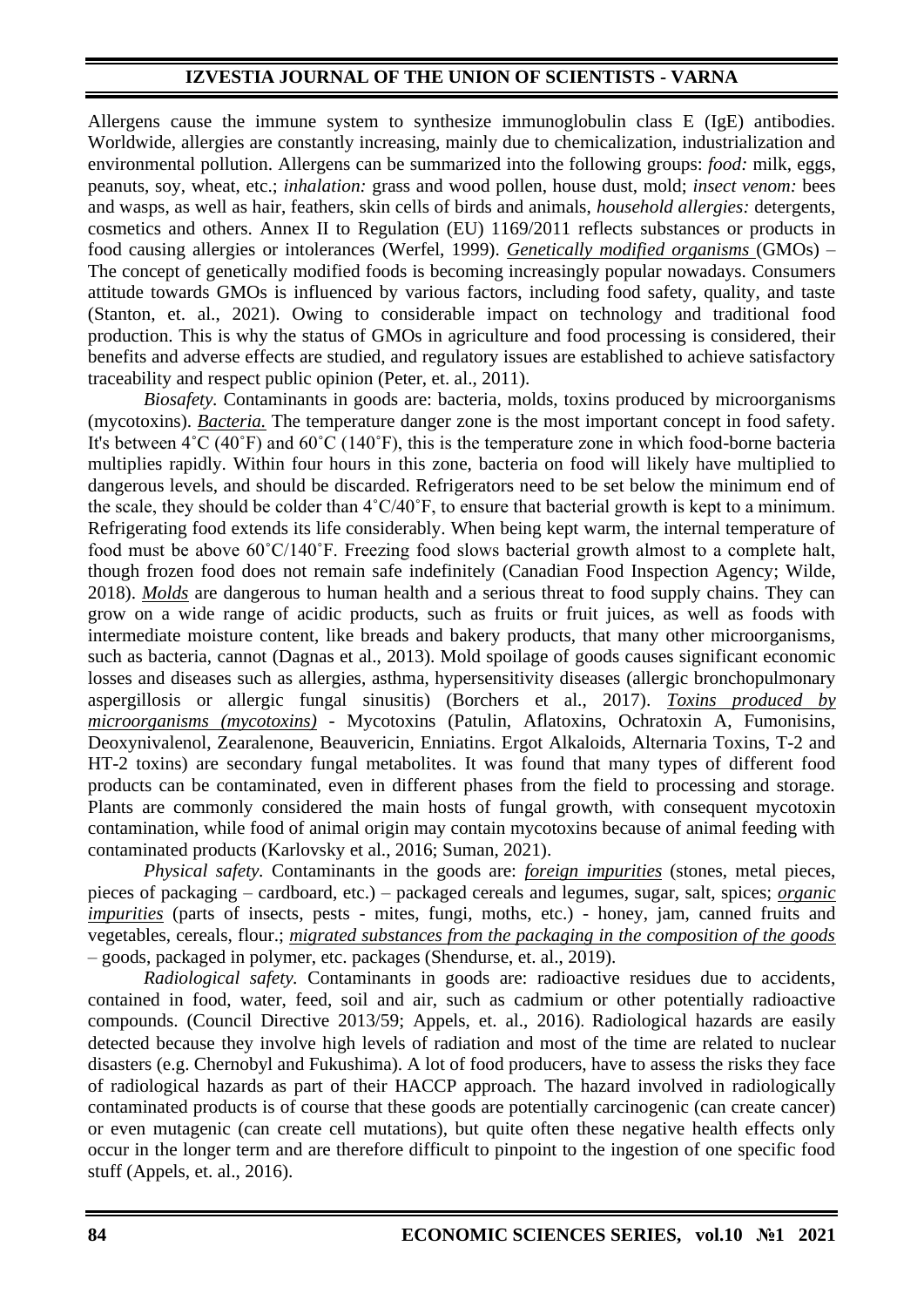Releases of radioactive materials into the environment have a significant effect on agricultural and food commodities. This was apparent in 1986 when the fallout of radionuclides from Chernobyl over a wide area of Europe and Asia caused serious disruptions to food production and trade with food products. These disruptions were exacerbated by the lack of: uniformity of actions taken by national authorities; preparedness to respond to such an emergency. In considering overall emergency responses to the impact of a transboundary release of radioactive materials, the basic principles of radiological protection and of good protection should be applied. Action levels established under existing principles for food contamination control, such as the FAO International Radionuclide Action Levels for Food (IRALFs) have provided the necessary consumer assurance, or the guideline levels determined by the Codex Alimentarius Commission (Randell, 2020).

In conclusion, we should summarize that the main sources of contamination of goods are most often: raw materials; equipment, personnel, premises for production and logistics of products; additives used in the composition of certain goods; compaunds used in crop and livestock production. The main threats are most often due to the potential presence of additives, heavy metals, toxins and pathogens, in the composition of products and processed foods.

#### **3. Control of the goods` safety**

According to regulatory requirements in the regulatory framework, goods are safe when: under normally foreseeable conditions of use such as long-term use, they do not pose a risk to the life and health of consumers or the risk is minimal; meet the established safety requirements (established standards at national and European level) in order to be placed on the market.

Goods` safety is ensured by their manufacturers: this is the person who produces / processes goods or a person whose trademark / distinctive mark is marked on goods. Producers of goods have the obligation to: check the conformity of the goods with the safety requirements established by law; provide information on all risks of use, including those that are not obvious in the instructions; take preventive measures to respond to risk, including withdrawing goods from the market/ suspending the service, notifying consumers of the risks identified, seizing already purchased products, etc. On their own initiative or at the request of the control authorities, they may take the following preventive measures: sampling and analysis of samples of goods placed on the market; analysis of consumer complaints; maintaining a register of complaints; informing the distributors about the measures taken to monitor the safety of goods; provide conditions for tracking the goods along the entire supply chain (indication of the name of the manufacturer, batch number, etc.). Distributors have an obligation to: not deliver goods for which they have information that does not meet the general safety requirement; provide information on the risks associated with the use of the goods; have documents necessary to trace the origin of goods; assist the manufacturer and the inspection bodies in the risk prevention measures taken by them.

Manufacturers, distributors and service providers shall cooperate with each other and assist the control authorities to prevent or eliminate the risks posed by the goods or services they provide. If any of these persons know that a product placed on the market poses a risk to the health and safety of consumers, they must immediately alert the control authorities and provide them with information, enabling the identification or tracing of the goods or consignment of goods.

The control of goods` safety at national level, provided to the consumers, is carried out by the following control bodies at national level:

- Bulgarian Food Safety Agency (BFSA) for foodstuffs;
- The Executive Agency for Medicines for quality, safety and efficacy of medicines;
- Regional Health Inspectorates (RHI) for mineral / spring water and cosmetic products;
- The State Agency for Metrology and Technical Supervision for technical products, etc .;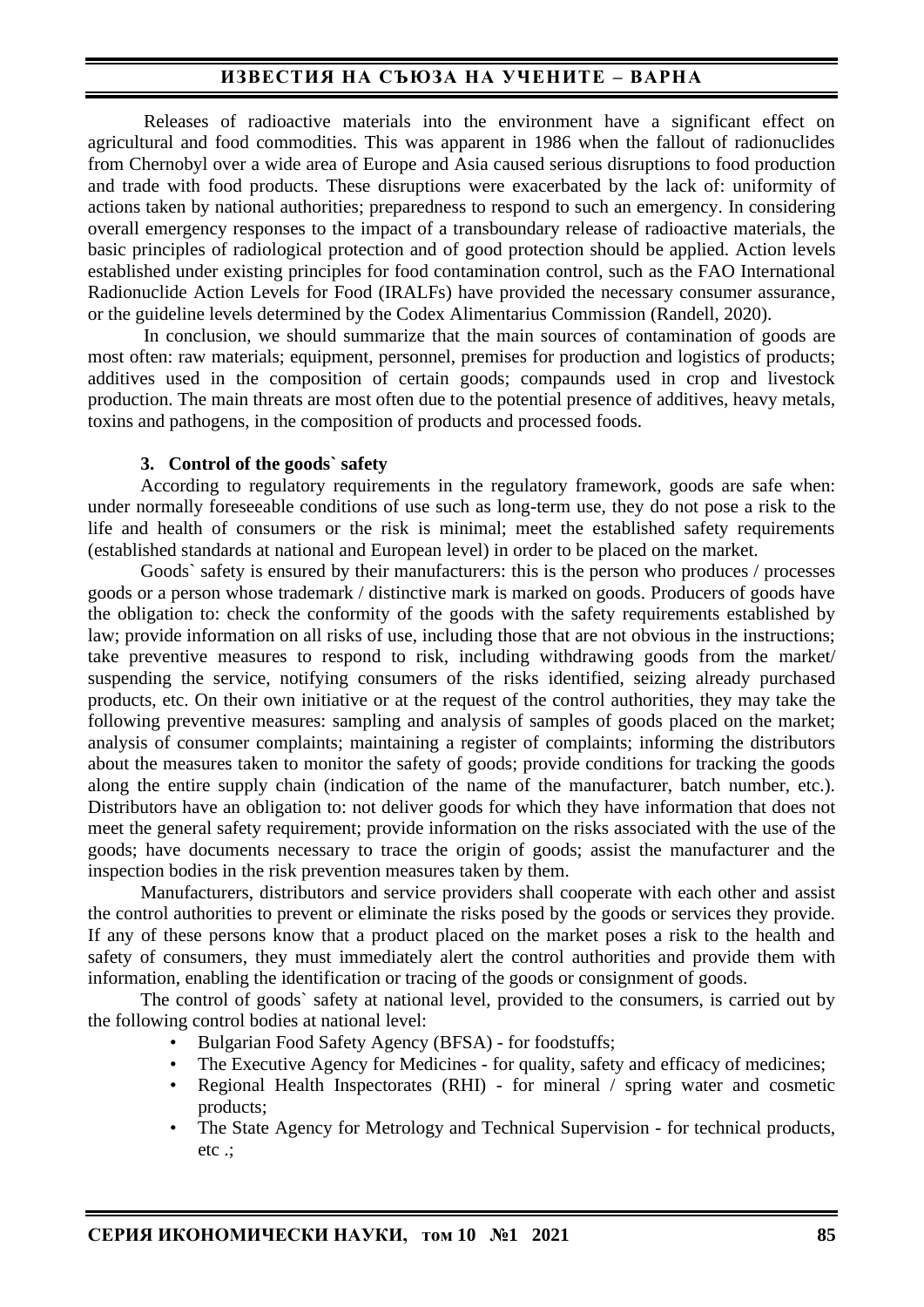• The Commission for Consumer Protection (CPC) – for non-food products and coordinates the activities of the control bodies in connection with the safety of nonfood goods and services, and the Ministry of Health - in connection with the safety of food and cosmetic products.

The control bodies alone or in cooperation have the right to:

- carry out a safety inspection of goods, including after their placing on the market;
- take samples of goods for safety analysis;
- order, where the product is likely to present a risk to a certain category of consumers, to warn them of the risk in a timely and appropriate manner to the manufacturer, distributor or person providing the service, including through the publication of special warnings;
- order temporary suspension of the product/service from the market for the period necessary for control, inspection and assessment of its safety;
- organize the withdrawal of the product from the market or suspension of the service, as well as warnings to consumers about the risks it contains;
- seize goods from consumers if they are dangerous;
- give a prescription to the manufacturer, distributor or the person providing the service for strengthening self-control, staff training, etc., when the conditions for production, storage and provision of services may pose a danger to the health/safety of consumers;
- close the store or temporarily suspend the activity of the manufacturer, distributor or the person providing the service in the presence of a serious risk.

In this aspect, there is a need to define the perspectives related to goods` safety. Given the theoretical statements of leading scientists in various fields of product safety, we could derive the following perspectives, taking into account changes in the environment, external and internal threats, as well as the potential of producers to anticipate and eliminate hazards, which may occur.

- The perspectives related to goods` safety can be summarized in the following directions:
	- Implementation by the authorities effective and systematic official control of the monitoring programs in order to ensure goods safety.;
	- Application of modern methods of sampling and analysis of the levels of mycotoxins, dioxins, heavy metals, additives and nitrates, as well as the evaluation of the results of microbiological and pharmacological indicators, and for contaminants and pesticides, in order to prevent contaminated goods to reach the commercial network.

The control activities are usually connected with the establishment of safety, quality and labelling standards. These should be established on the broadest possible scale, in the recognition that goods production and marketing is truly a global industry. Goods safety can be achieved through the implementation of the main established and most widely used safety practices and standards: Good Practices, HACCP and ISO 22000, Codex Alimentarius Commission (CAC), International Featured Standard (IFS), British Retail Consortium (BRC) and their effective application on each level of the good chain. The Codex Alimentarius Commission have the main role in establishing certain food control standards. It is the role of national governments to establish uniform safety standards so that: all consumers receive equal levels of protection; all good producers are equitably treated through application of the same levels of safety; consumers are informed about the standards of protection that are being applied.

### **Conclusion**

The following conclusions and summaries can be drawn from the conducted research of the specialized literature and practice in the field of product safety, and the reasoning made: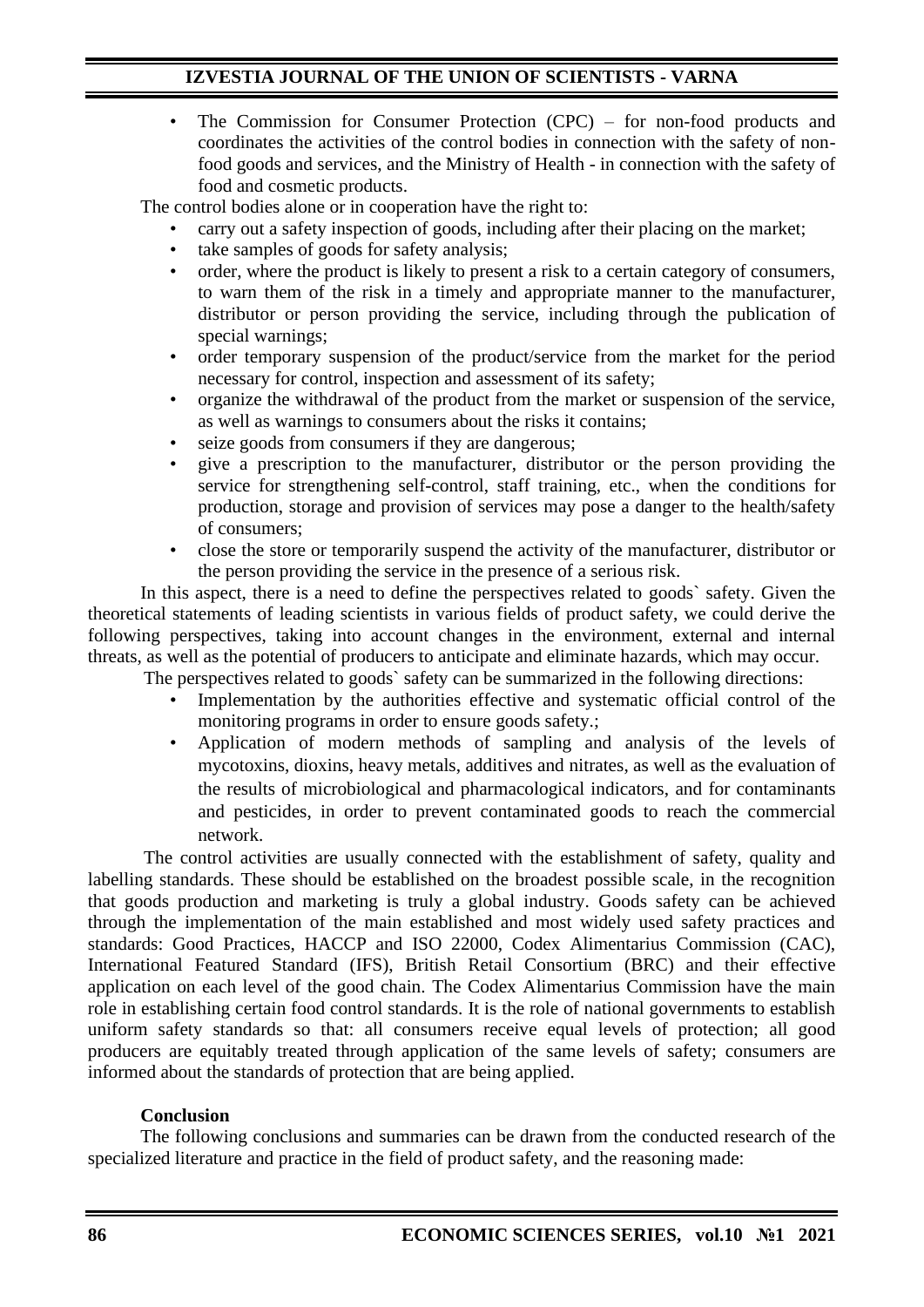*First:* The analysis of the state of good safety in the EU and in particular in Bulgaria prove the need and scope of the European good safety policy, legislation and documents that all producers and traders of goods in the dynamically developing world must comply with, connected with contaminants of good which are most often found. The main approach taken in this direction by the EU is the measures related to the reduction of secondary contamination of good sources along the entire good chain. Good control and application of established practices during all stages of the production process - processing, logistics and sales, are essential for the availability of safe good offered to consumers in today's dynamic and competitive environment.

*Second:* Goods safety is guaranteed by safety management systems certified for compliance with international standards. In this context, it should be clearly stated that all contaminants in good, and in particular additives authorized for use in the EU, are controlled in order to establish their quantities and to assess the safety of the product for the consumer. For those, whom is necessary, maximum permissible levels or specific restrictions for their use in the composition of goods are established.

*Third:* Adherence to good practices in the production process, to European legal requirements, for the content, purity and quantities of substances permitted for use in good, proper labeling without misleading the consumer, ensures their safe use without risk to the health of consumers. Adequate labeling of products allows for an informed choice of the exact good by consumers.

#### **References**

- 1. Appels, K. and Kooijmans, R. (2016) *Radiological hazards*. [Online] Available from: <https://www.foodsafety-experts.com/algemeen/radiological-hazards/> [Accessed 07/10/2021].
- 2. Azzurra Annunziata, A. and Vecchio, R. (2013) Consumer Perception of Functional Foods: a conjoint analysis with probiotics, *Food Quality and Preference*, 28 (1), pp. 348–35.
- 3. Borchers, A., Chang, C. and Gershwin, M. (2017) Mold and human health: a reality check. *Clin. Rev. Allergy Immunol.*, 52 (3). pp. 305-322.
- 4. Canadian Food Inspection Agency. (2018) [Online] Available from: <https://twitter.com/inspectioncan/status/1010881521346056192> [Accessed 20/10/2021].
- 5. Cencic, A. and Chingwaru, W. (2010) The Role of Functional Foods, Nutraceuticals, and Food Supplements in Intestinal Health. *Nutrients*, 2, pp. 611-625.
- 6. Childs, C.E., Calder, P.C. and Miles, E.A. (2019) Diet and Immune Function. *Nutrients*, 11, 1933.
- 7. Cheung, I. (2020) The Truth about Nitrate and Nitrite in Vegetables Food Safety Focus, (Food Safety Focus – Incident in Focus, Risk Assessment Section, Centre for Food Safety). [Online] Available from:

[https://www.cfs.gov.hk/english/multimedia/multimedia\\_pub/multimedia\\_pub\\_fsf\\_172\\_01.html](https://www.cfs.gov.hk/english/multimedia/multimedia_pub/multimedia_pub_fsf_172_01.html) [Accessed 21/10/2021].

- 8. Codex Alimentarius, 2009. Food Hygiene (Basic Texts) Fourth edition. World Health Organization, Food and Agriculture Organization of the United Nations. [Online] Available from: https://www.fao.org/3/a1552e/a1552e00.pdf [Accessed 20/11/2021].
- 9. Consumer Protection Law. [Online] Available from: <https://www.lex.bg/laws/ldoc/2135513678> [Accessed 10/10/2021].
- 10. Corbo, M.R., Bevilacqua, A., Petruzzi, L., Casanova, F.P. and Sinigaglia, M. (2014) Functional Beverages: The Emerging Side of Functional Foods, Commercial Trends, Research, and Health Implications', *Food Science and Food Safety*, 13 (6), pp. 1192–1206.
- 11. Council Directive 2013/59/Euratom laying down basic safety standards for protection against the dangers arising from exposure to ionising radiation', and repealing Directives 89/618/Euratom, 90/641/Euratom, 96/29/Euratom, 97/43/Euratom and 2003/122/Euratom,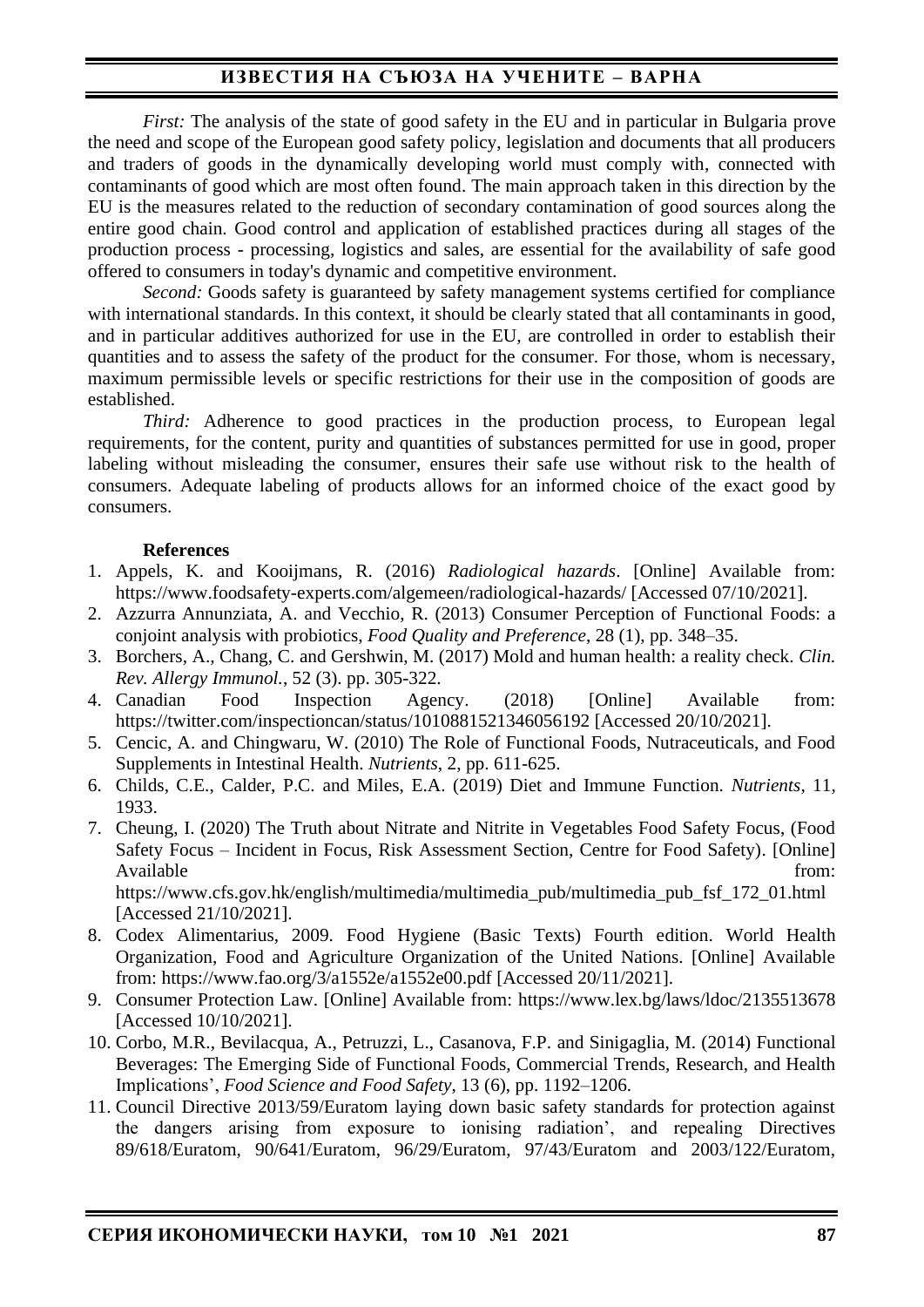*Official Journal of the European Union*, L 13/1 (2013). [Online] Available from: [https://eur](https://eur-lex.europa.eu/eli/dir/2013/59/oj)[lex.europa.eu/eli/dir/2013/59/oj](https://eur-lex.europa.eu/eli/dir/2013/59/oj) [Accessed 26/10/2021].

- 12. Dagnas, S. and Membre, J. (2013) Predicting and preventing mold spoilage of food products. *J. Food Protect*., 76 (3), pp. 538-551.
- 13. EFSA, 2007, Opinion of the Scientific Committee, Qualified Presumption of Safety (QPS) approach for assessment of selected microorganisms referred to EFSA, *The EFSA Journal*, 587, pp. 1-16. [Online] Available from: <https://efsa.onlinelibrary.wiley.com/doi/epdf/10.2903/j.efsa.2007.587> [Accessed 28/10/2021].
- 14. Food Law. [Online] Available from: <https://lex.bg/laws/ldoc/2134685185> [Accessed 20/10/2021].
- 15. Gibney, M., Forde, C., Mullally, D. and Gibney, E. (2017) Ultra-processed foods in human health: a critical appraisal, *Am J. Clin Nutr*., 106 (3), pp. 717–724.
- 16. Granato, D., Barba, F., Kovačević, D., Lorenzo, J., Cruz, A. and Putnik, P. (2020) Functional Foods: Product Development, Technological Trends, Efficacy Testing, and Safety. Annual *Review of Food Science and Technology*, 11(1), pp. 93-118.
- 17. Güngörmüş, C. and Süloğlu, A. (2012) The Safety Assessment of Food Additives by Reproductive and Developmental Toxicity Studies. *Food Additive.* [Online] Available from: <https://www.researchgate.net/publication/221925229> [Accessed 30/10/2021].
- 18. Johnson, B. (2018) Could Be Vapers Be at Risk Because Of Heavy Metals? [Online] Available from: <https://usedvape.com/article/could-be-vapers-be-at-risk-because-of-heavy-metals.html> [Accessed 20/10/2021].
- 19. Joint FAO/WHO Working Group, Report on Drafting Guidelines for the Evaluation of Probiotics in Food (London, Ontario, Canada, 2002). [Online] Available from: [https://www.who.int/foodsafety/fs\\_management/en/probiotic\\_guidelines.pdf](https://www.who.int/foodsafety/fs_management/en/probiotic_guidelines.pdf) [Accessed 29/10/2021].
- 20. Karlovsky, P., Suman, M., Berthiller, F., De Meester, J., Eisenbrand, G., Perrin, I., Oswald, I., Speijers, G., Chiodini, A. and Recker, T. (2016) Dussort: impact of food processing and detoxification treatments on mycotoxin contamination. *Mycotoxin Res*, 32, pp. 179-20.
- 21. Kjaernes, U., Harvey, M. and Warde, A. (2006) *Trust in Food: A Comparative and Institutional Analysis*, (Palgrave Macmillan UK, 2006), pp. 228.
- 22. Kuchheuser, P. and Birringer, M. (2022) Pesticide residues in food in the European Union: Analysis of notifications in the European Rapid Alert System for Food and Feed from 2002 to 2020, *Food Control*, 133, Part A.
- 23. Loveren, H., Sanz, Y. and Salminen, S. (2012) Health Claims in Europe: Probiotics and Prebiotics as Case Examples. *Annual Review of Food Science and Technology*, 3(1), pp. 247- 261.
- 24. Monteiro, C., Moubarac, J., Cannon, G., Ng, S. and Popkin, B. (2013) Ultra-processed products are becoming dominant in the global food system, *Obes. Rev.* 14, pp. 21–28.
- 25. Noomhorm, A., Ahmad, I. and Anal, A. (2014) *Functional Foods and Dietary Supplements: Processing Effects and Health Benefits*, First ed. (United States: John Wiley & Sons, 2014).
- 26. Peter, R., Mojca, J. and Primož, P. (2011) *Genetically Modified Organisms (GMOs), Encyclopedia of Environmental Health* (Second Edition), Elsevier, pp. 199-207.
- 27. Randell, A. (2020) Radionuclide contamination of foods: FAO recommended limits, *Food Quality and Standards Service*, FAO, [Online] Available from: <http://www.fao.org/3/u5900t/u5900t08.htm> [Accessed 25/10/2021].
- 28. Regulation (EU) No 178/2002 of the European Parliament and of the Council of 28 January 2002, laying down the general principles and requirements of food law, establishing the European Food Safety Authority and laying down procedures in matters of food safety, Official Journal of the European Communities. [Online] Available from: https://eur-lex.europa.eu/legalcontent/EN/TXT/PDF/?uri=CELEX:32002R0178&from=BG [Accessed 09/11/2021].